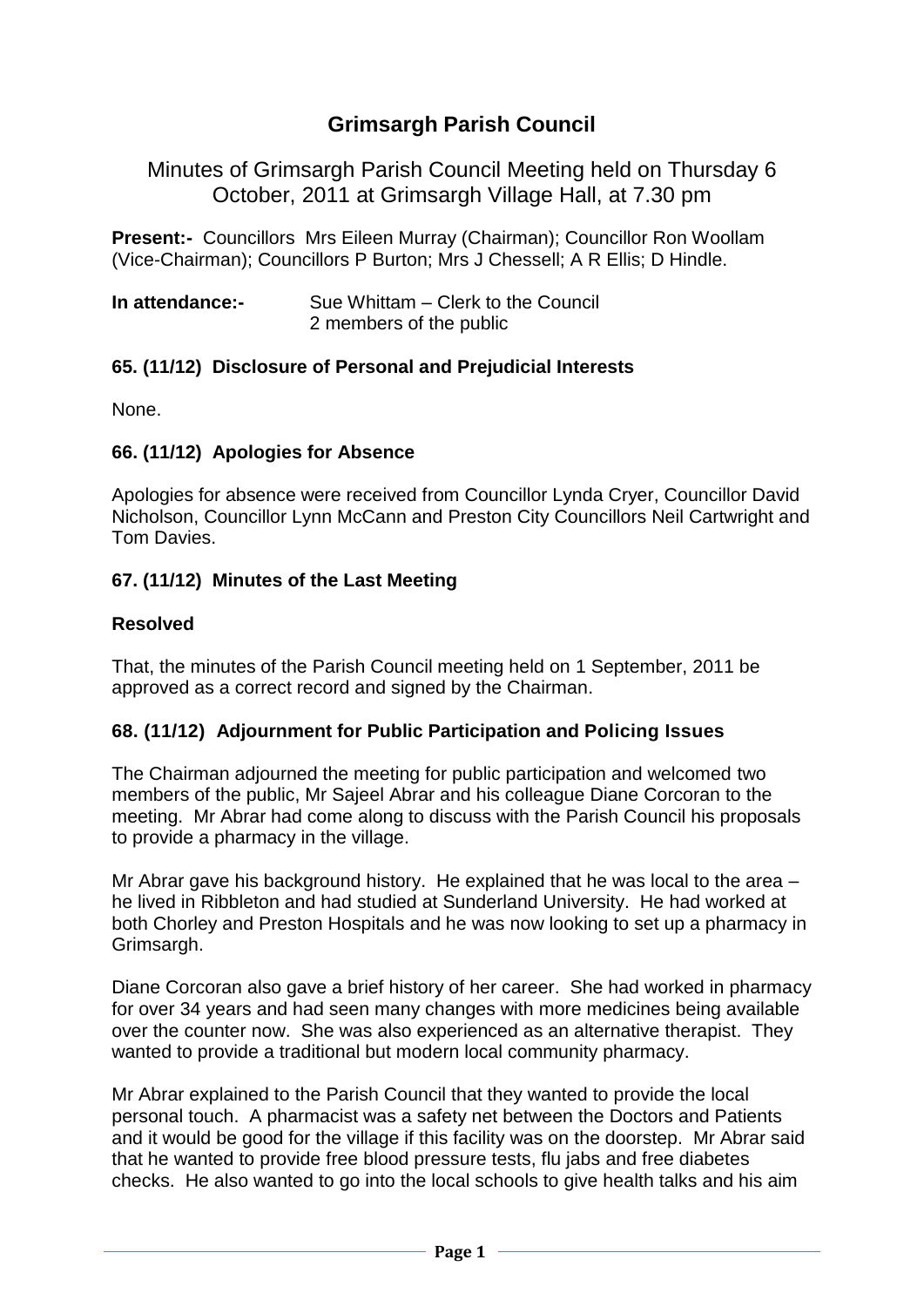was to prevent as well as cure. It was likely that electronic prescriptions would be coming into force soon and his pharmacy aimed to provide an efficient cost effective service.

Councillor Mrs Chessell asked if they would be delivering medicines and Mr Abrar confirmed that he would be doing this but that he also wanted to encourage face to face contact.

Councillor Peter Burton asked where the pharmacy would be situated. Mr Abrar confirmed that they were looking to use an existing premises in the village and that parking should not be an issue as there was some parking available nearby. In addition as the premises was in the village it was likely that local people would just walk to the pharmacy.

Mr Abrar explained that they intended to be open from 8.30am until 6.30pm.

The Chairman, Councillor Mrs Eileen Murray thanked both Mr Abrar and Diane Corcoran for attending the meeting and sharing their plans for a pharmacy in the village.

Councillor Ron Woollam thought the provision of a pharmacy was an excellent idea. Councillor Mrs Joyce Chessell felt it was important that they were situated in the right premises in the village and all agreed that the use of an existing premises was the way forward.

The Chairman, Councillor Mrs Eileen Murray also confirmed that the Parish Council had received a letter of support for the pharmacy from Lee Barker who was a local Physiotherapist.

The Clerk reported that Ben Wallace MP was interested in the Parish Council's opinion on the provision of a pharmacy in the village.

All agreed to support the provision of a pharmacy in the village in lines with the above but concern was raised about the use of a large flashing green cross to advertise other pharmacies outside the village. It was felt that this would not be in keeping with the village.

## **Resolved**

That a letter is sent to Mr Abrar supporting the pharmacy and explaining that the Parish Council is especially pleased that Mr Abrar intends to use existing premises in the village. However, the Parish Council would not wish to see the use of an illuminated green cross to advertise the pharmacy as this would not be in keeping with the village.

The Chairman then welcomed PC Banks to the meeting to give an update to the Parish Council on police activities in the area.

PC Banks informed the Parish Council that the Chief Superintendent had indicated that if Broughton Police Station closed then he was almost sure that something else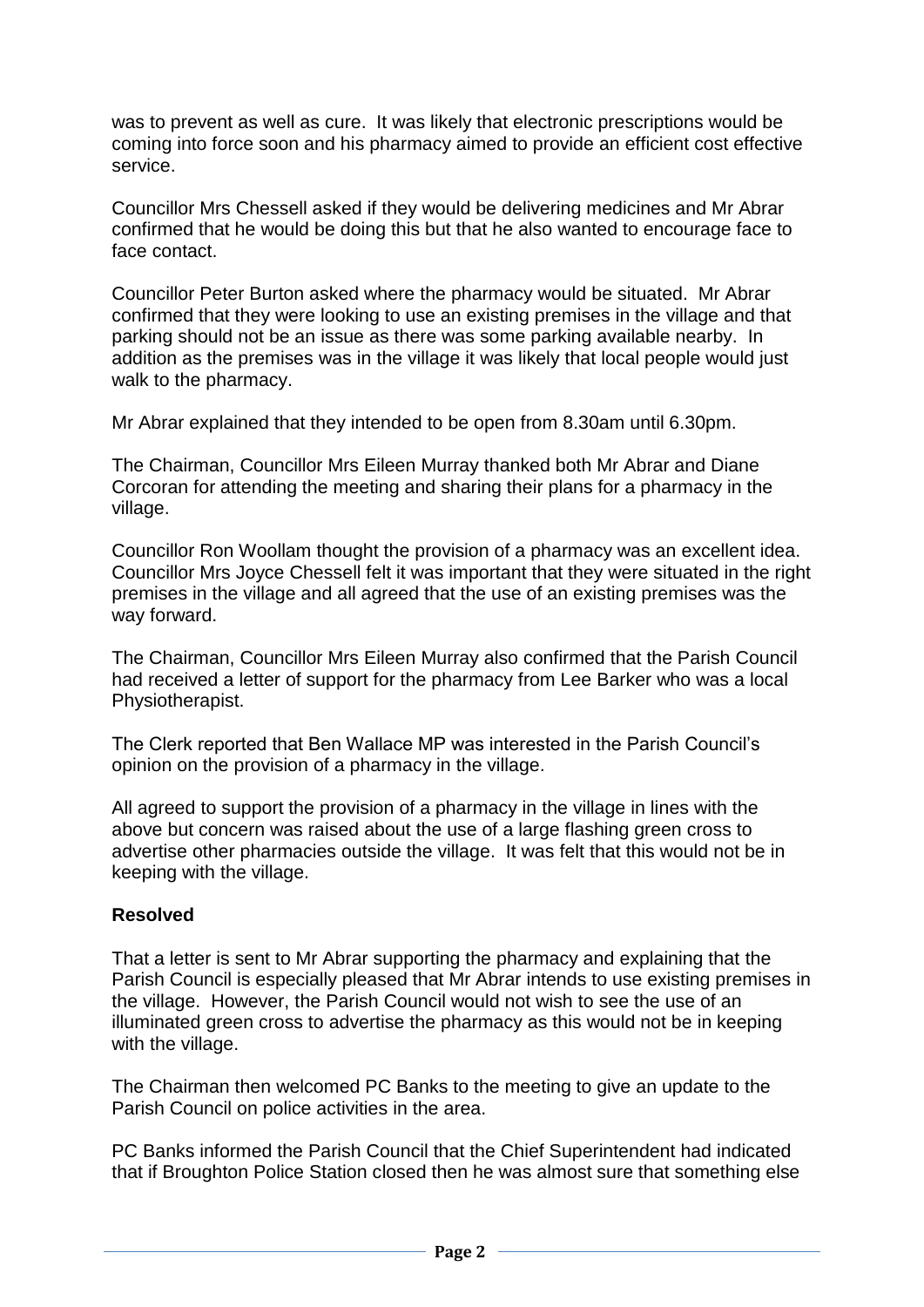would be in its place. It was recognised there needed to be a police presence in the rural areas and they had to be community based.

It was noted that the next PACT meeting would be held on 20 October at Grimsargh Club. With regard to Farm Watch, PC Banks explained that approximately 155 farms had signed up and this was mainly due to the hard work by the PCSO's encouraging farmers to take part in the initiative.

With regard to crime in the area, PC Banks asked for people to be vigilant as there had been a robbery in Goosnargh during the day which was very unusual. It was noted that six crimes had happened in the Parish since the last meeting. These included a car being scratched with a key on Preston Road on 1 October and an incident of dangerous driving on 21 September. There had also been an incident of a bounced cheque from a local car sale. It was further noted that the Parish Council's planters had been overturned and there had been damage to the cricket pitch.

The Chairman, Councillor Mrs Eileen Murray informed PC Banks that Councillor David Nicholson had mentioned that parking was still an issue on the Redrow estate. It was suggested that the police should be invited to future meetings of the newly formed Residents Association.

The Chairman thanked PC Banks for attending the meeting then convened the meeting.

### **69. (11/12) Town and Country Planning Act, 1990**

The following planning applications were presented:-

| 06/2011/0779 | $\blacksquare$           | 29 Salisbury Avenue, Grimsargh, PR2 5LF. Erection of<br>single storey extensions to front and side of dwelling.                                           |
|--------------|--------------------------|-----------------------------------------------------------------------------------------------------------------------------------------------------------|
| 06/2011/0786 | $\overline{\phantom{a}}$ | Silver Birches Whittingham Lane Grimsargh PR2 5LH.<br>Change to house types (plots 2 to 6) as previously<br>approved under outline approval 06/2009/0088. |
| 06/2011/0720 | $\overline{\phantom{a}}$ | Salisbury House Farm, Elston Lane Grimsargh.<br>Installation of solar panels on south facing roof slope of<br>an existing agricultural building.          |

#### **Resolved**

- 1) That no observations be offered in respect of planning applications 06/2011/0786 and 06/2011/0720.
- 2) With regard to planning application 06/2011/0779, the Parish Council is concerned about parking issues in front of the house. There are already parking issues on this estate and the extension to the front and side of this property will dramatically decrease parking. Also the side garage extension is not in keeping with the area, and it also appeared from the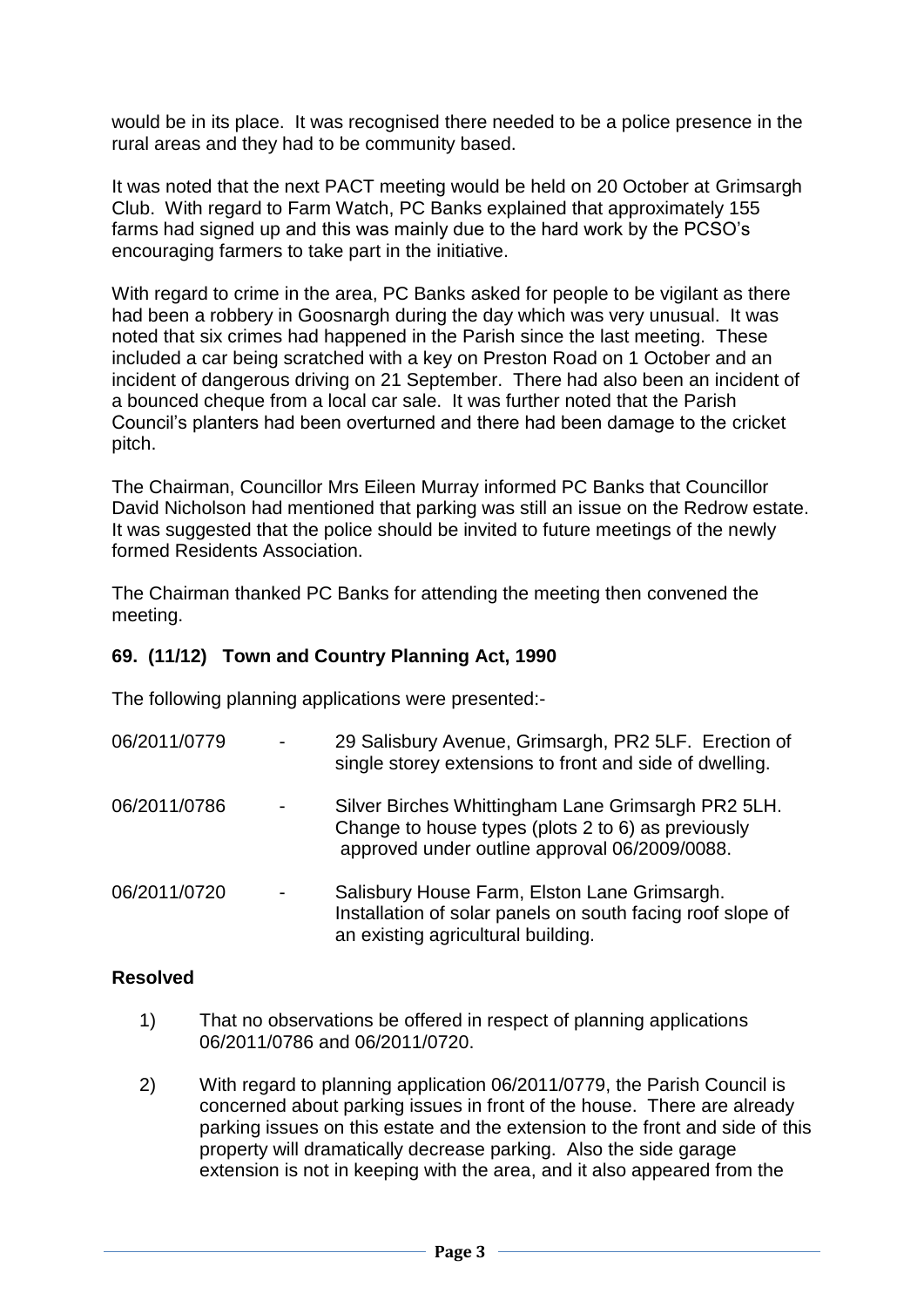plans that the side extension will have an impact on the neighbour's ability to see when moving vehicles of their driveway, as the proposed extension goes to the curtilage of the property.

It was further noted that Preston City Council had approved the following Planning Applications:-

| 06/2011/0661 | $\blacksquare$ | 311 Preston Road, Grimsargh. Erection of single storey<br>extension to rear of dwelling (following demolition of<br>existing attached garage and car port).                                 |
|--------------|----------------|---------------------------------------------------------------------------------------------------------------------------------------------------------------------------------------------|
| 06/2011/0636 | $\blacksquare$ | Heathfield, Whittingham Lane, Grimsargh. Erection of<br>two and single storey extensions to rear including part<br>demolition of existing rear extension and other external<br>alterations. |

It was noted that the Parish Council had objected to the proposed development of 61 dwellings at land adjacent to Grimbledeston Farm, Preston Road, Longridge for traffic reasons. It was further noted that this development was outside the Parish Boundary and as such we were not a statutory consultee.

There was general discussion about the Sites for Preston and the new sites that had come out of the original consultation. These were NP099 – Land at Three Mile Cross Farm, Preston Road; NP100 – Land adjoining Longridge Road and Three Mile Cross Farm; NP102 – Wood Top Farm; NP112 – Land North of Preston Road and NP114 – Land North of Langden Fold/East of Yew Tree Avenue. It was noted that the consultation on the "Preferred Options" had been delayed and was likely to start in early 2012. The Parish Council felt that they would have to give careful consideration to what was proposed in Grimsargh.

# **70. (11/12) Friends of Grimsargh Green (FoGG)**

Councillor Joyce Chessell gave an update to the Parish Council on the work of FoGG. It was noted that a grant of £3,500 had been paid by the Harris Trust for the trim trail on the play area. Further grants had also been received towards the hedge laying and mosaic projects. It was further noted that volunteers were needed for the hedge laying workshops due to start week beginning 31 October 2011.

The Chairman, Councillor Mrs Eileen Murray thanked Councillor Mrs Chessell for her report and continued hard work.

## **Resolved**

That the report is received and noted.

# **71. (11/12) Guild 2012 Advisory Working Group**

Councillor Mrs Eileen Murray gave a quick update on the work of the Guild 2012 Advisory Working Group. She felt it was disappointing that no Parish Councillors had attended the last meeting on 28 September. However Councillor Mrs Chessell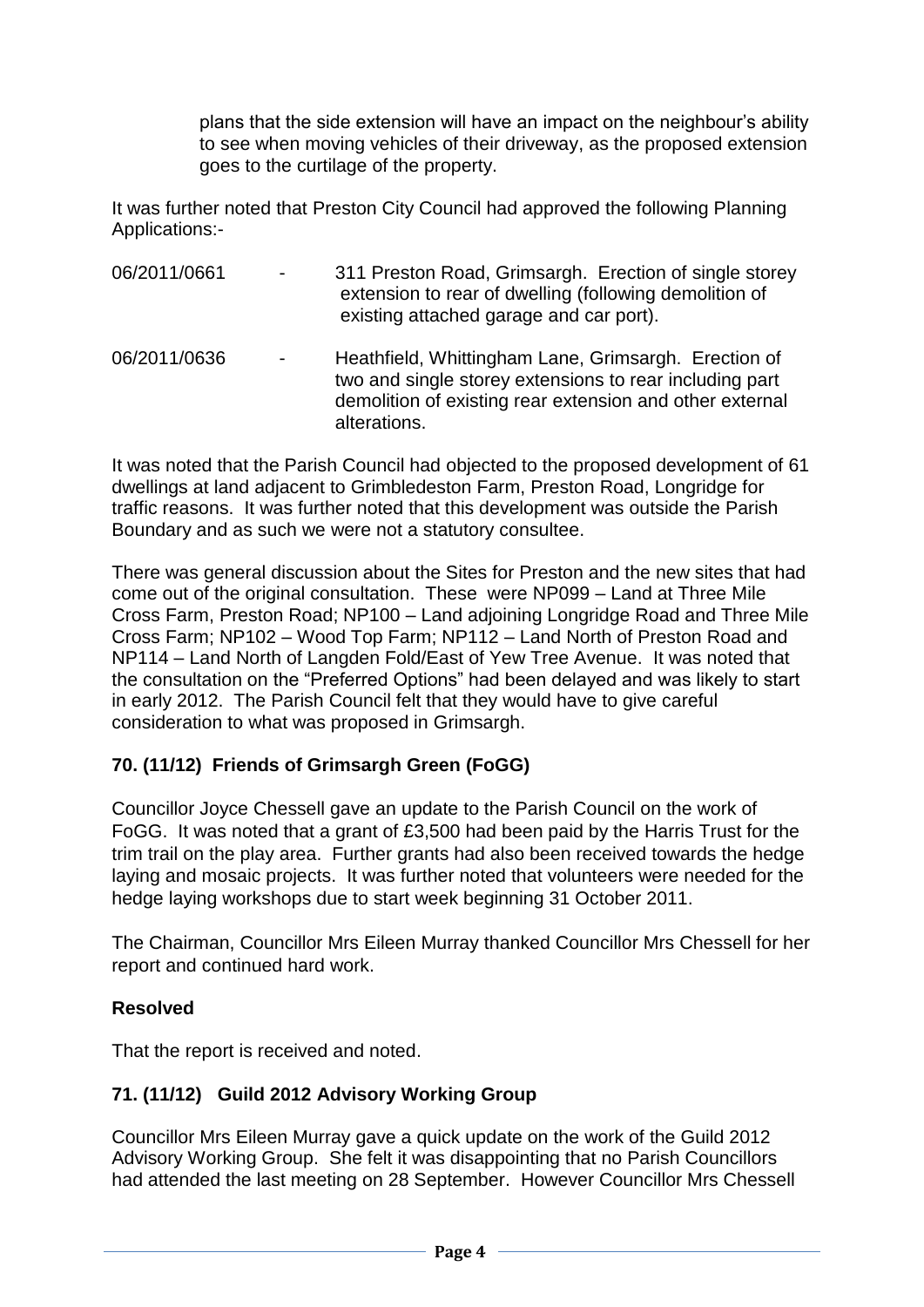felt that future meetings should be held at the village hall as parking was sometimes an issue near to Pat's house. It was felt that perhaps the meetings could be held less frequently whilst people concentrated on arranging their events for the Guild.

After discussion Councillor Peter Burton and Councillor Ron Woollam agreed to be the Parish Council representatives on the Guild 2012 Advisory Working Group and if they could not attend the meetings then they should try to arrange for another Parish Councillor to attend in their place.

## **Resolved**

That the report is received and noted.

# **72. (11/12) Community Engagement Working Group**

The Chairman, Councillor Mrs Eileen Murray informed the Parish Council that the first meeting of the re-established Community Engagement Working Group had been held on 12 September 2011. A copy of the notes had been circulated to the Parish Council.

The Terms of Reference of the Community Engagement Working Group had been revised and they were agreed as follows:-

a) To explore and recommend new/improved methods of communicating with the community. The aim being to improve awareness throughout the Village of the activities of the Parish Council and increase the amount of feedback and incoming information from residents.

b) To explore and recommend new/improved methods of involving residents in activities to improve our community environment.

c) The Group will appoint a Chairman or co-ordinator who will write up notes from the meetings, suitable for communication to the rest of the Parish Council and also for publication on the website.

The Chairman explained that the Group had made some recommendations and these were discussed. In particular it was suggested that the Parish Council hold surgeries each month before the Parish Council meetings for around an hour. It was felt that maybe one hour was too long and it was agreed to trial the surgeries starting in February 2012 then every other month for half an hour before the Parish Council scheduled meeting. Guidelines for this would be drawn up by the Clerk.

It was agreed that one of the Parish Councillors should be responsible for liaising with the local press with the aim of getting information about the Parish Council meetings into the local newspapers. After discussion, Councillor David Hindle agreed to take on this role.

It was agreed that copies of the booklet "All about Parish and Town Councils" should be placed in the Village Hall and Post Office. It was further agreed to pilot an internet "drop in" session to help in particular the elderly and others to gain basic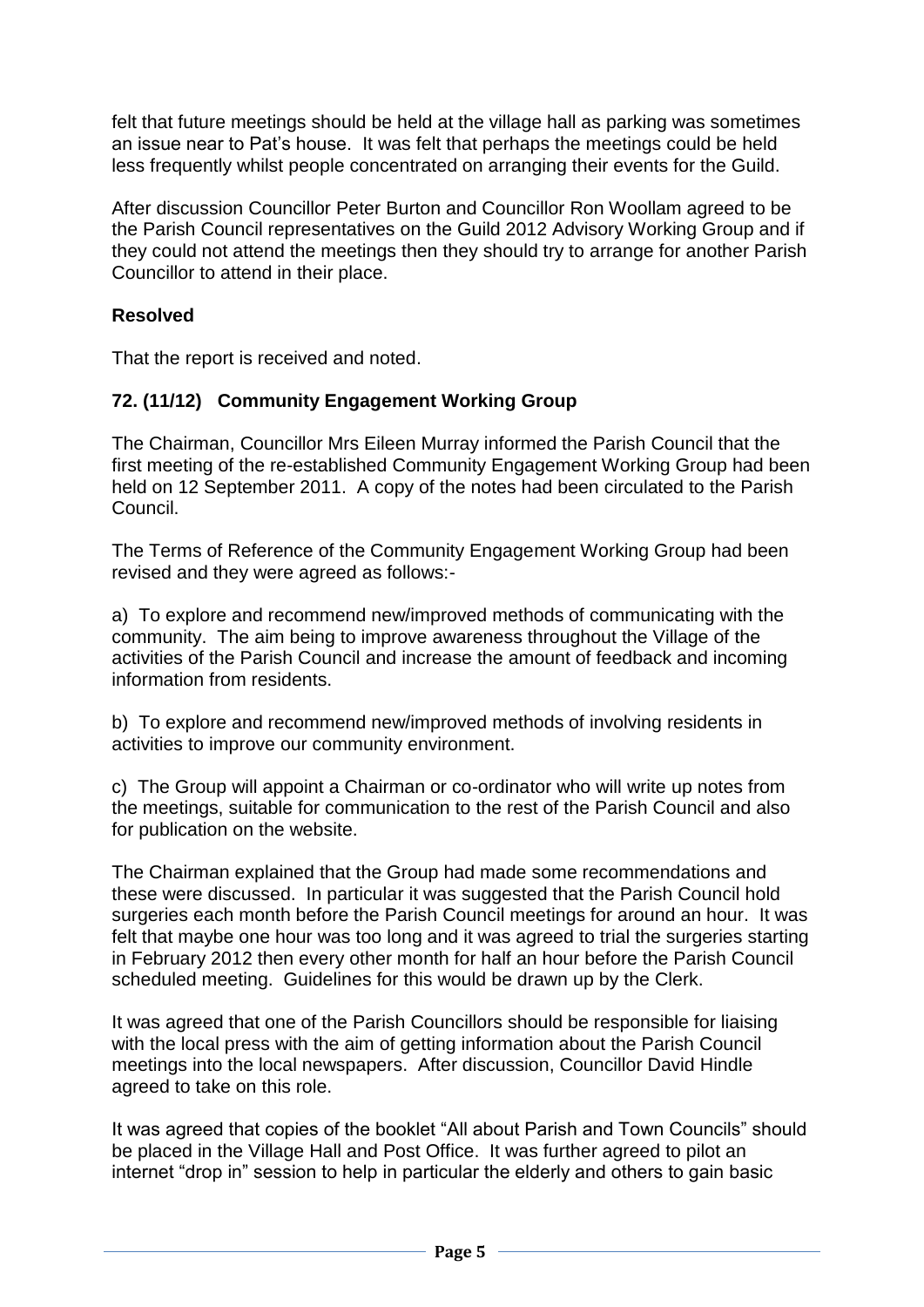internet skills. It was noted that the next edition of the Newsletter would be in January 2012 therefore the content would need to be agreed at the November meeting of the Parish Council.

It was suggested that the Parish Council should print a "postcard" for people to put on comments for how they would like to see their area improved. It was agreed that the Post Office would seem a suitable place to put the suggestion box for the postcards and the Chairman agreed to talk to the Post Office about this.

## **Resolved**

That the report is received and noted, and that the Terms of Reference and recommendations put forward by the Community Engagement Working Group as outlined in the report above are agreed.

## **73. (11/12) Conservation Area Working Group**

Councillor Ron Woollam gave a brief update on the work done so far by the Conservation Area Working Group. It was noted that the Group still had a vacancy and it was agreed that the Clerk should ask Councillor Mrs Cryer and Councillor David Nicholson to see if one of them wished to take on this role.

There was some confusion about the advantages and disadvantages of Conservation status and it was further agreed that the Clerk should contact Nigel Roberts at Preston City Council who was an expert in Conservation Areas, to see if he could attend the next meeting of the Parish Council to explain about Conservation status to see what is involved.

It was also felt that a boundary map would be useful outlining the possible conservation areas.

With regard to the Queen Elizabeth II Jubilee Field Challenge it was agreed that this should be on the November Agenda to discuss if Preston City Council should be asked to put the village green forward for this status.

#### **Resolved**

1) That the work undertaken so far by the Conservation Area Working Group is noted and that the Clerk contact Councillor Mrs Cryer and Councillor David Nicholson to see if one of them wishes to be involved with the Group.

2) That the Clerk contact Nigel Roberts at Preston City Council to see if he can attend the next meeting of the Parish Council to discuss Conservation Areas.

## **74. (11/12) Update on Residents Association**

The Chairman, Councillor Mrs Eileen Murray gave a brief overview of the Redrow Residents Association meeting that had been held on 14 September 2011. The notes had been circulated to the Parish Council.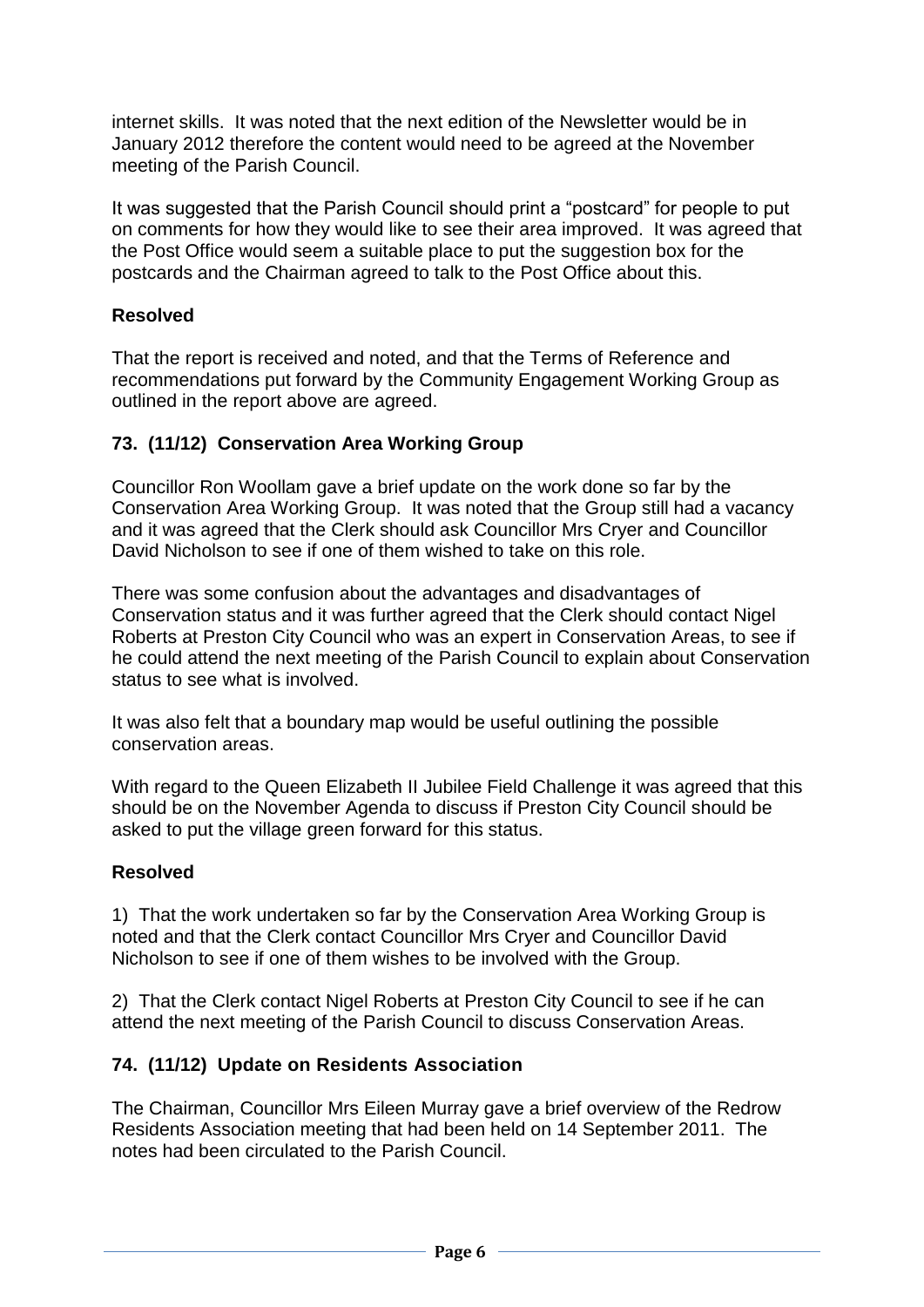# **Resolved**

That the report is received and noted.

# **75. (11/12) Nellie Carbis Millennium Woodland**

The Parish Council had been given a donation of £250 from the Parish Champion, Councillor Mike Otter towards the purchase of a bench in memory of Sam Sellers. It was agreed that the bench should be purchased in Spring and that the Parish Council would pay the additional costs of purchasing the bench and supplying a small plaque. The bench would be placed in the woodland and Adam Cooper, the Parish Lengthsman would be asked to prepare and install the bench.

# **Resolved**

That the Parish Council pay the additional costs for the purchase of a bench and plaque in memory of Sam Sellers to be put in the Nellie Carbis Millennium Woodland.

# **76. (11/12) Boundary Commission Review 2013**

It was noted that initial proposals for changes to the Parliamentary Constituency boundaries had been published and that people could comment on the proposals through the Boundary Commission website. The draft proposals placed Grimsargh in the Lancaster Constituency together with Alston and Hothersall (including Longridge), Chipping, Derby and Thornley, Dilworth and Ribchester.

There was general discussion about the draft proposals and the Parish Council felt that it was good to be grouped with rural areas rather than urban Preston. There was no objection to the proposals.

# **77. (11/12) Preston Area Committee**

The Chairman, Councillor Mrs Eileen Murray gave a brief update on the last Preston Area Committee and confirmed that the next meeting would be held on 19 October. She asked if any Parish Councillor had any issues that needed to be raised at the meeting.

Councillor Mrs Joyce Chessell referred to the latest draft proposals from Preston City Council to keep dogs on leads in parks. However, there was no mention of rural areas and Councillor Mrs Chessell asked if the Chairman could perhaps raise this at Preston Area Committee for discussion.

# **78. (11/12) Parish Council Code of Conduct 2007**

The Clerk explained that the Parish Council had already adopted the model Code of Conduct for Parish and Town Councils 2007. However, in order to give Parish Councillors the same rights as members of the public ie speak on a matter and then leave before the main discussion and vote then Paragraph 12(2) of the model Code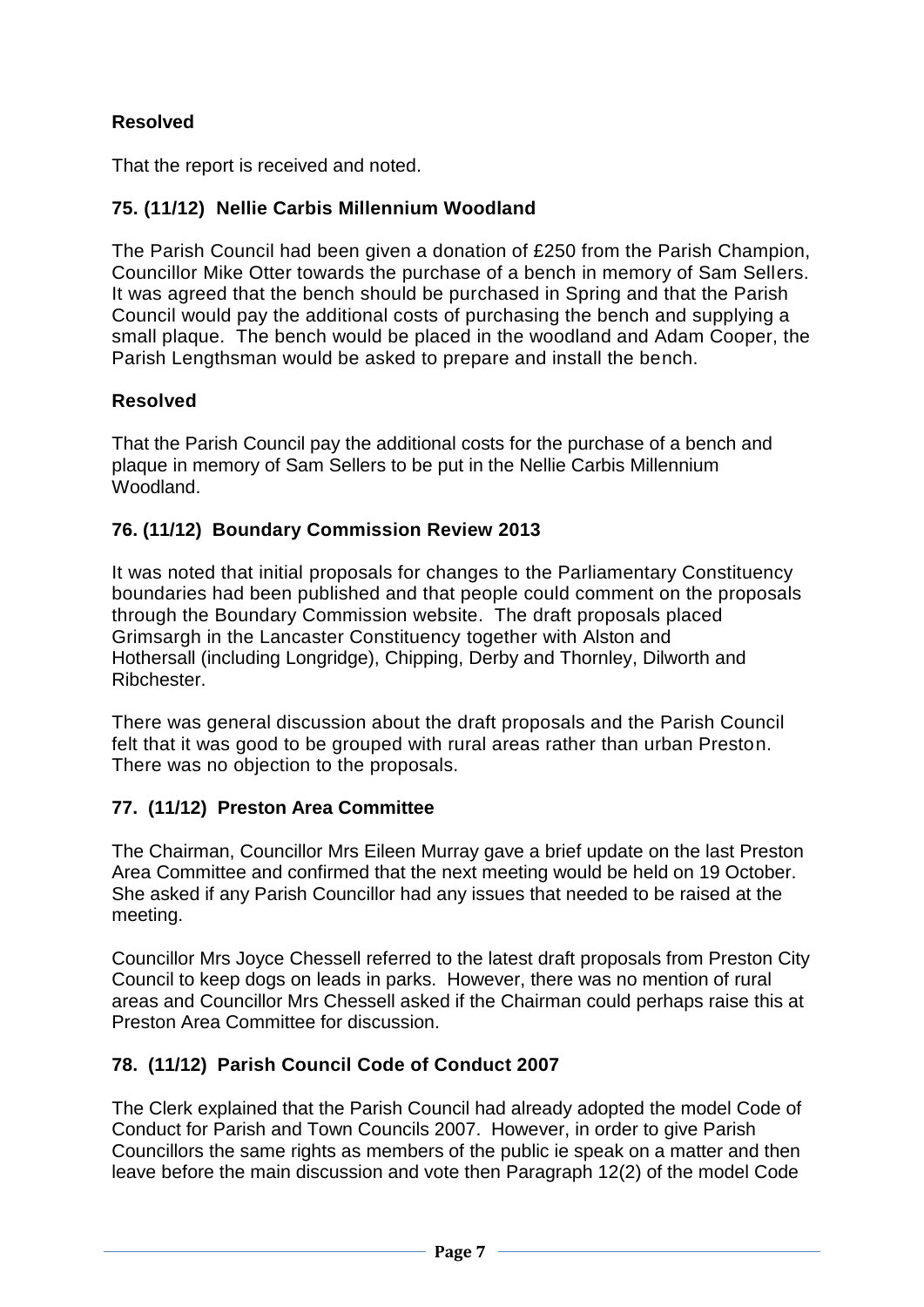of Conduct for Parish and Town Councils 2007 needed to be adopted. As Paragraph 12(2) was not mandatory then each Parish Council had to specifically adopt this paragraph if they wanted Parish Councillors to have the opportunity to speak on a prejudicial matter.

# **Resolved**

That Paragraph 12 (2) of the model Code of Conduct for Parish and Town Councils 2007 is adopted by Grimsargh Parish Council.

# **79. (11/12) Financial Matters and Banking**

It was noted that we currently had around £11,957 in the bank as we were still awaiting October's statement.

## **Resolved**

1) That, the following invoices be approved for payment

- Adam Cooper 37 hours at £11.50 £690.00 + VAT  $@20\%$  £85.10 total £510.60.
- Sue Whittam Clerk 29 August, 5 September, 12 September, 19 September, 26 September – 5 weeks – total £400
- Sue Whittam Clerk postage and printing  $£33.14$
- Approval for purchase of Clayden Book for Clerk's course approximately £25 – we will be invoiced for this. Farington PC is paying for the other book at a cost of £80. These were essential books for the Clerk's course.
- BDO LLP Annual Audit Fee £192

2) That the following matters raised by BDO LLP during the annual audit 31 March 2011 are noted.

 Fidelity Guarantee – the auditor raised concern that the amount of fidelity guarantee cover is insufficient in light of the bank balances held at 31 March 2011.

 Restatement of Fixed Assets – the auditor asked for the return to be amended as the fixed assets did not match the Annual return for 31 March 2010. There is no further action needed on this.

 Expenditure powers S137 incorrectly used – grant payments to social, sports or youth clubs should be given under S19 of the Local Government (Miscellaneous Provisions) Act 1976 and to the village hall under S133 of the Local Government Act 1972 instead of S137. This is just to note and no further action is needed on this.

It was suggested that a Finance Committee should be established to look at the Parish Council's Financial Standing Orders and other issues including the Fidelity Guarantee. This will be discussed at the November meeting.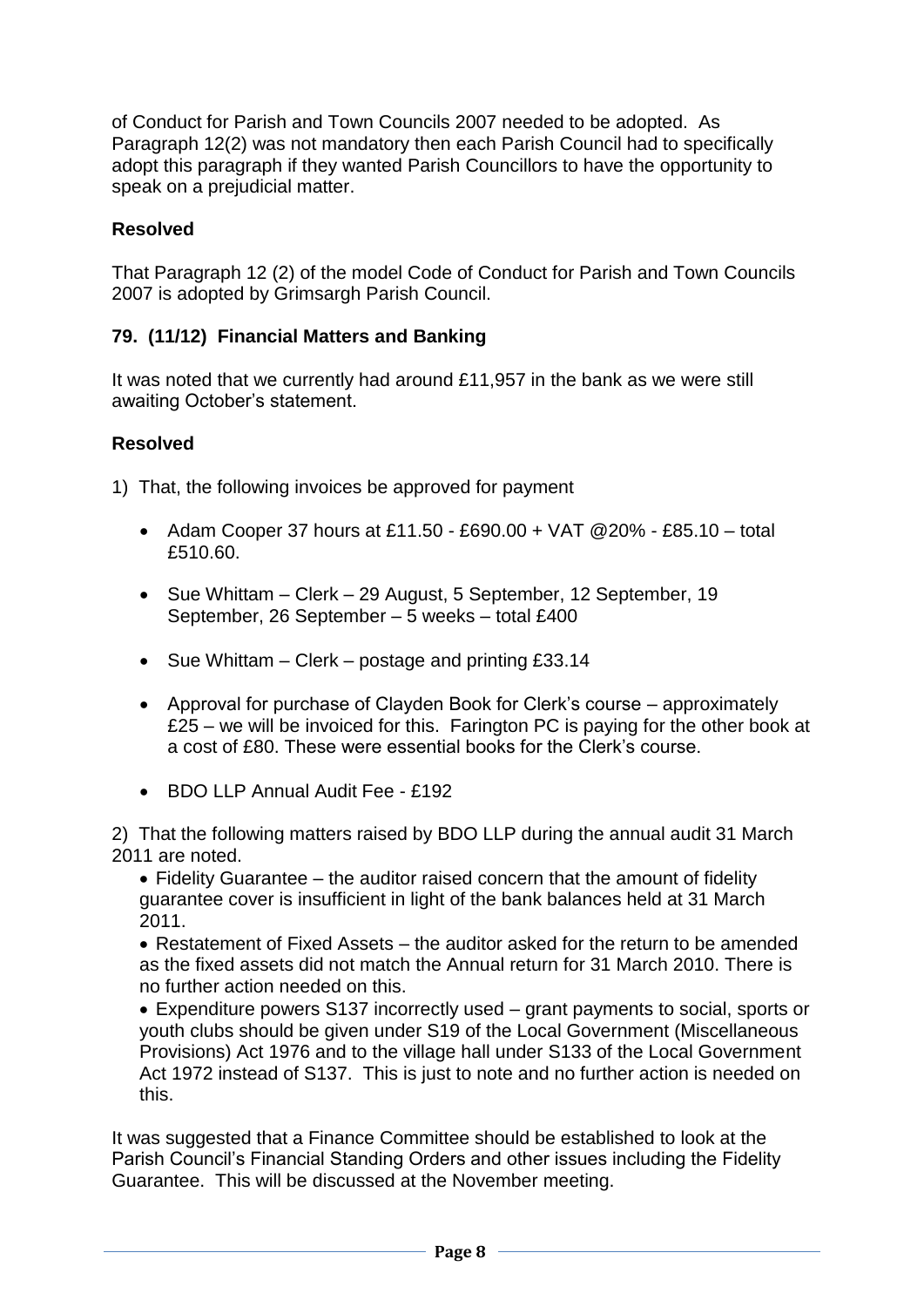# **80. (11/12) Clerk's Report – for information only**

The Clerk reported on the following matters for information:-

### **Lancashire Best Kept Village Competition**

It was noted that we came  $3<sup>rd</sup>$  this year in the competition and that the Clerk had asked for the Judges report so we can see where we need to improve for next year.

### **Paul Dunne – Public Realm Manager**

It was noted that the Clerk had met with Paul Dunne and Mark Wardale (Locality Manager) on 13 September and raised a number of issues. The boundary sign should be an easy one to solve – but I have chased them again asking for progress. Also the same with the overhanging tree near to the 30MPH sign.

The cul-de-sac sign for Oban Court is a matter for Preston City Council so I have referred our request to them and I am waiting for a response.

#### **Ben Wallace MP**

The Clerk had met with Ben Wallace and he was very supportive and interested in the issues concerning Grimsargh. He was keeping a close eye on the progress with Grimsargh Reservoirs and Alf Clempson his researcher is looking into the status of Biological Heritage Sites and what this means, on our behalf.

Ben confirmed that he had objected to a number of developments in the area but he was always keen to make sure that he took into account the views of the Parish Council and local residents. He will attend a Parish Council meeting as soon as he has some free time but in the meantime I am sending Alf a copy of our Agenda and Minutes each month.

#### **Register of Interests Forms**

Some Parish Councillors will have been chased for their forms. I have spoken to Member Services at Preston City Council and I have now sent them the copies of the forms. The only outstanding forms are from the new Councillors – Lynda Cryer and David Nicholson.

### **Lease of Life Award**

I will submit this grant application shortly to LCC to help with e mail lessons for the elderly.

It was noted that Councillor Ron Woollam would look into the provision of a Christmas tree for the village. Councillor Peter Burton confirmed that the cost of a 6 metre flag pole and flags would cost in the region of £380.